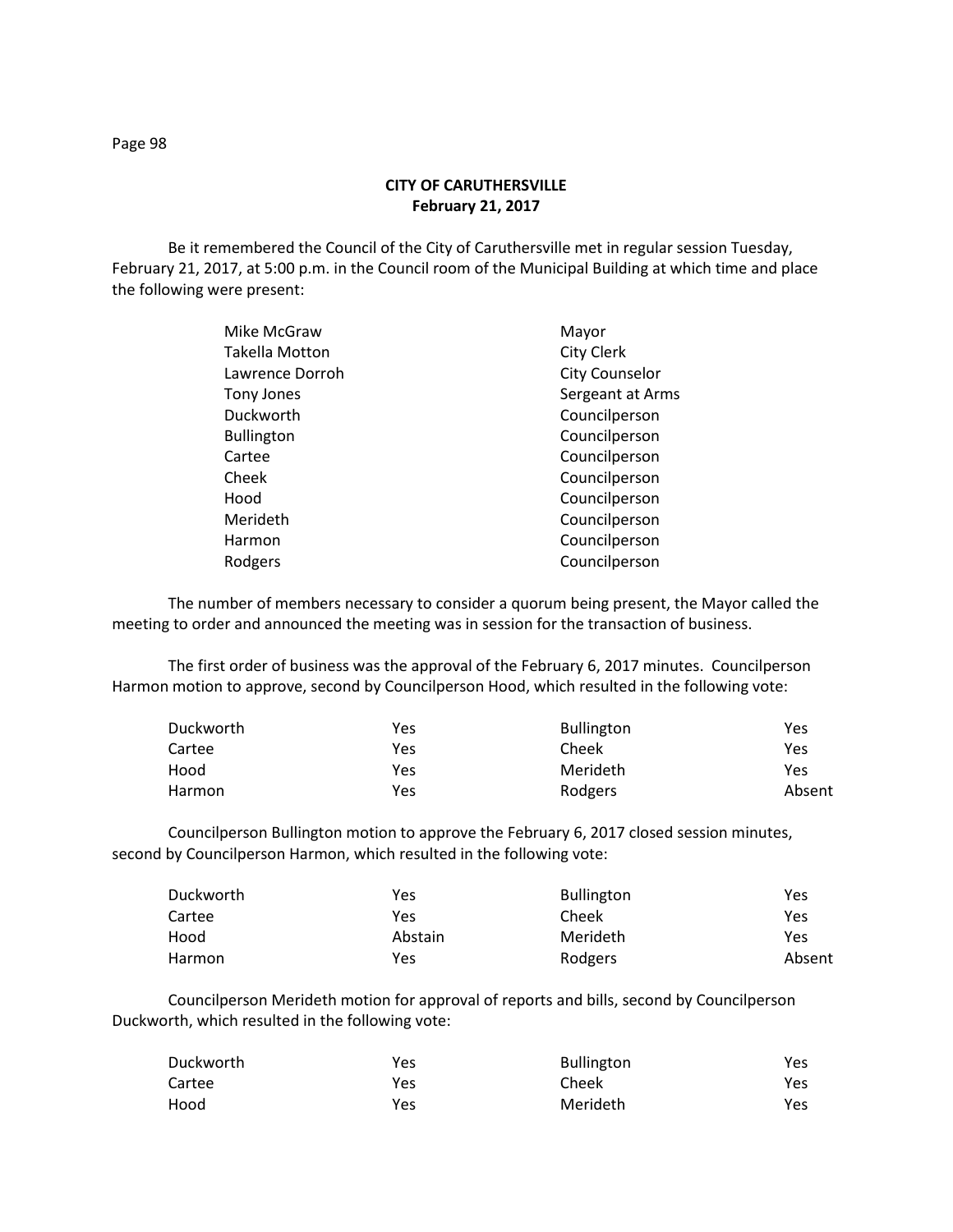| Harmon<br>Yes | Rodgers | Yes |
|---------------|---------|-----|
|---------------|---------|-----|

Unfinished business; Dawn Jordan and Abby St George from Columbia had meetings with members of Council last week. They discussed the process of the Liveable Streets initiative. The passage of an ordinance would ensure more access to grants from different agencies for the initiative. Ms. Jordan passed around a policy that Crystal City, MO adopted in 2010. Counselor Dorroh will review the policy to draft an ordinance. The ordinance would essentially declare any new development to add sidewalks to their property. The Liveable Streets initiative would put in sidewalks in different areas of the City. They would like to start with the area in which the Walking School Bus Program will be taking place. The program starts April 5, 2017, and they will have to walk in the streets as of now. If the ordinance is passed before or by April the quicker the City will experience safer streets. The next item was Councilperson Duckworth's announcement that he and Councilperson Bullington would present the employee manual for review at the next meeting.

Mayor's report; the HVAC system for the Diane Sayre Recreation Center should be completed within three weeks. There have been 13 public hearings within the state concerning the Ameren rate increases. There should be a ruling within two months or less. The comprehensive survey was conducted for the Marlar Loop project and received by Mitzi Dell. The committee will review the revised data, and should provide a financial package by the second week of March. Elizabeth Hightower sent a letter requesting the reappointment of Rick Young to the Housing Authority board. Councilperson Cartee motion for approval, second by Councilperson Bullington, which resulted in the following vote:

| Duckworth | Yes | <b>Bullington</b> | Yes |
|-----------|-----|-------------------|-----|
| Cartee    | Yes | Cheek             | Yes |
| Hood      | Yes | Merideth          | Yes |
| Harmon    | Yes | Rodgers           | Yes |

Mayor McGraw requested a subcommittee to confer with Jeff Eakes, architectural engineer concerning the Cupples Building as to what can or should be done. Three Rivers could possibly be vacating, if so not until the fall. Councilperson Bullington asked if it was worth putting money into the building, and if so was it a building that was marketable for business purposes. The subcommittee will explore all avenues. The Planning Zoning committee met February 8, 2017, concerning rezoning requests from Wendell Hoskins and Earl Bullington. Wendell Hoskins request will be addressed at a convenient time for Mr. Hoskins. Earl Bullington's request is being researched and will be reviewed before a hearing takes place.

Police & Fire; there were four fire calls between February 9, 2017 and February 21, 2017 as follows: 2/9/17; Fire alarm sounding due to cooking on Brown, 2/10/17; Pile of cotton hulls were burning at the Gin CO, 2/16/17; Fire alarm malfunction on Lincoln, 2/20/17; Grass fire out of control on County Road 362. There have been six fire inspections in the past two weeks. The statewide tornado drill will occur Tuesday, March 7, 2017 at 10:00 a.m. In case of severe weather, it will be moved to Thursday March 9, 2017 at 10:00 a.m. The tornado sirens will sound for three minutes for the drill. Councilperson Bullington stated that the City may want to do a press release stating that the Safe rooms will be open if a tornado warning is in effect. There also have been talks of having a drill for the community for accessibility and drive time to the Safe rooms. Chief Tony Jones made a request for a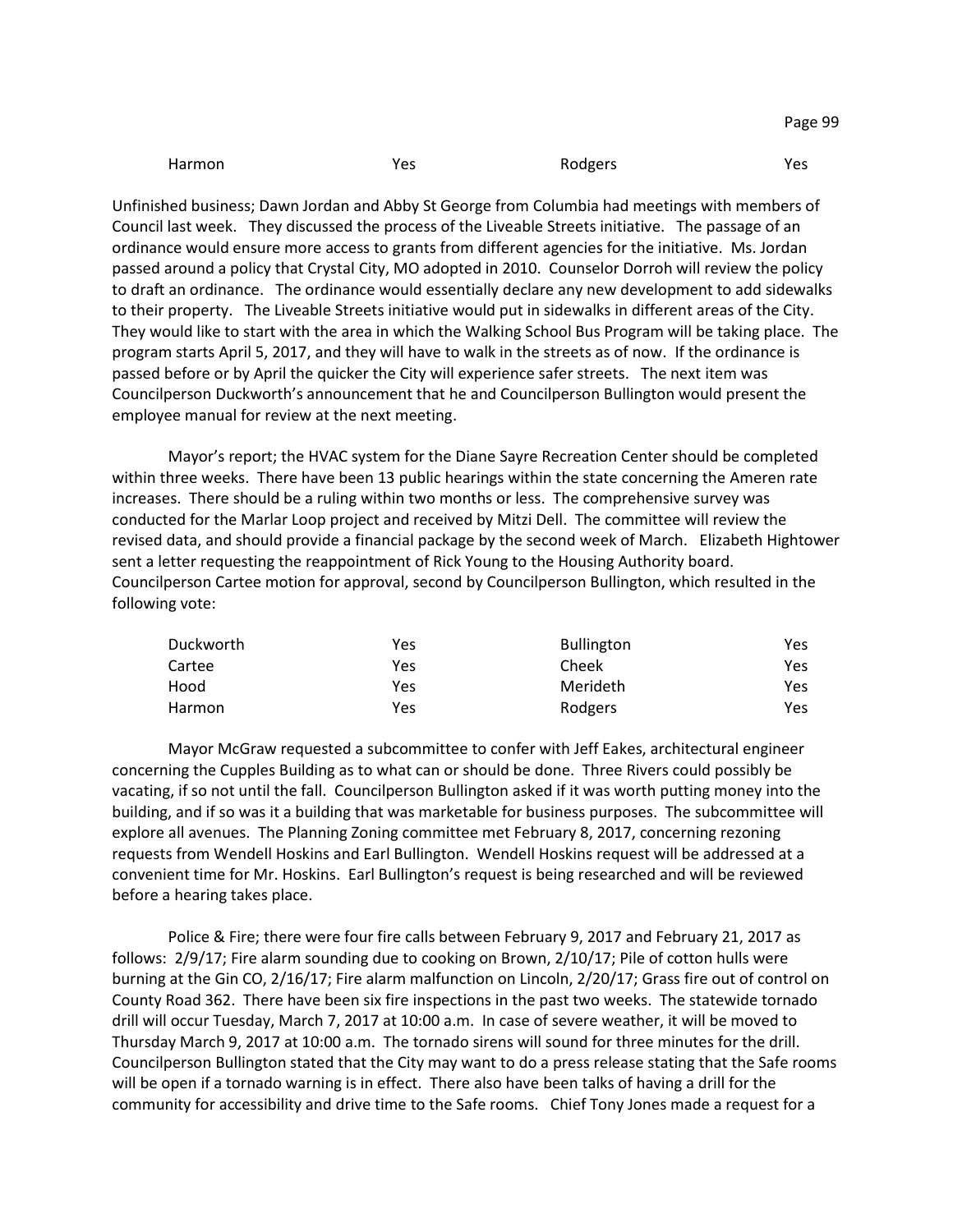## Page 100

\$1,000 budgeted item out of Asset Forfeiture for the yearly Easter egg hunt. Councilperson Cartee motion for approval, second by Councilperson Duckworth, which resulted in the following vote:

| Duckworth | Yes | <b>Bullington</b> | Yes. |
|-----------|-----|-------------------|------|
| Cartee    | Yes | Cheek             | Yes. |
| Hood      | Yes | Merideth          | Yes. |
| Harmon    | Yes | Rodgers           | Yes. |

There was discussion of the Police & Fire salary schedule, concerning an ordinance. It was determined that there was no change to the original ordinance of the 2012 salary schedule. The Police & Fire department have been adhering to a proposal for wage increases. It was decided that the 2014 proposal for the Fire & Police department would remain the same for the new ordinance for the salary schedule.

Parks & Recreation; Keith Davis reported that the basketball games will run up to a month before Spring break. Baseball signups will continue until March 8, 2017, and prep work has started on the fields.

Library; Teresa Tidwell reported that they library had seven laptops provided by a grant, which will provide added flexibility. Dr. Seuss story time will be Tuesday, February 28, 2017at 6:00 p.m., Ms. Holly Lyte will read and be Dr. Seuss.

Water & Sewer; The Water committee recommended the installation of the aerator budgeted for \$20,500 from G & C Supply. Councilperson Harmon motion for the approval of the aerator, second by Councilperson Merideth, which resulted in the following vote:

| Duckworth | Yes | <b>Bullington</b> | Yes |
|-----------|-----|-------------------|-----|
| Cartee    | Yes | Cheek             | Yes |
| Hood      | Yes | Merideth          | Yes |
| Harmon    | Yes | Rodgers           | Yes |

The water bills will have to be continued to be paid by cash or check, due to the updating of the system. The Mayor will make an announcement on the radio regarding the bill payments.

New business; Review of the ordinance for Club Envy in violation of section 600.065, which prohibits alcohol consumption when there's admission to a facility, unless there's a liquor license. When there's a violation then it becomes a nuisance, and a due process hearing is invoked, and a decision is rendered. Counselor Dorroh stated that there have been questions about the distance between an establishment that sells liquor and a school, which is 100 ft. The passage of the ordinance sets forth that there's reliable information that alcohol was consumed on the premises. There was an entrance fee into the club, a due process hearing will be set, and temporary injunction will be in effect for violations. The purpose of the hearing is to go into detail if or how the violation took place. There was discussion as to \$6,000 to \$10,000 dollars being invested in an artist to perform at the club the weekend of the 25<sup>th</sup>, and how the Club Envy partners didn't want to lose the investment. Charles Oliver, Lavan Johnson, and Tyrese Alston pleaded to the Council to be open for business for the weekend. They waived their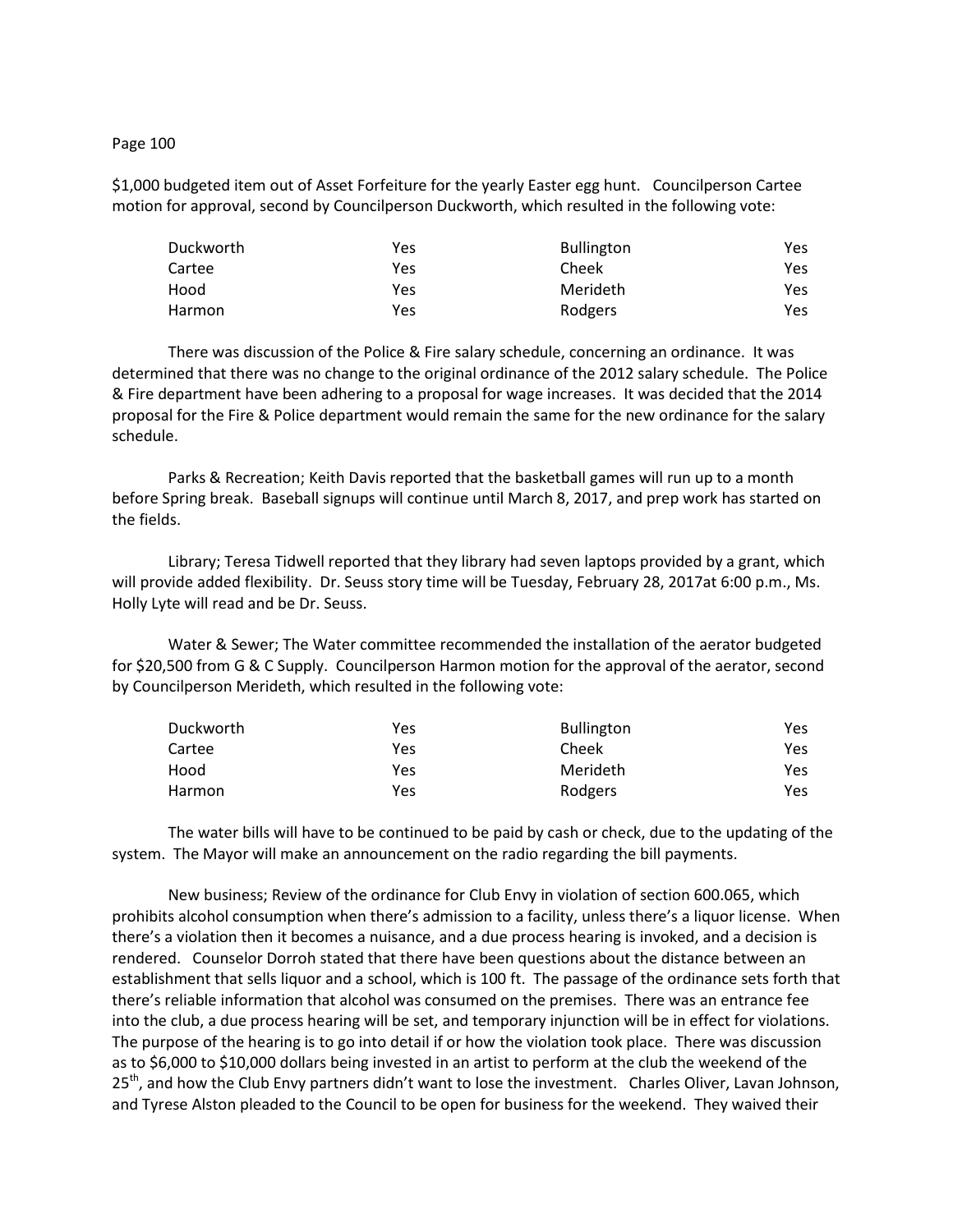rights to a hearing within 10 days. They agreed to reimburse the City for two officers being on duty to insure no liquor being allowed on the premises and to close by 3:00 a.m. There was a revision of the ordinance to the effect. Councilperson Harmon motion for the first reading, second by Councilperson Hood, as follows:

## **BILL NO. 2017-02 ORDINANCE NO. 2017-02**

## **AN ORDINANCE (A) DECLARING THAT THE CITY COUNCIL HAS RELIABLE INFORMATION THAT THERE WAS A VIOLATIONOF SECTION 600.065 OF THE CODE OF ORDINANCES OF THE CITY BY THE OPERATOR OR OPERATORS OF CLUB ENVY; (B) SETTING A HEARING TO DETERMINE WHETHER THERE WAS SUCH A VIOLATION; (C) IMPOSING RESTRICTIONS BY CONSENT; AND (D) PROVIDING PENALTIES FOR VIOLATION OF SUCH RESTRICTIONS**

WHEREAS, the Caruthersville Police Department has reported to the City Attorney's office that Club Envy in Caruthersville was being operated on February 11, 2017 such that entertainment was being sold or provided for compensation and that multiple patrons where being permitted to consume intoxicating liquor on the premises; and

WHEREAS, Charles Oliver has a business license as the operator of the club; and

WHEREAS, another individual indicated that he was also operating Club Envy on the night of February 11, 2017; and

WHEREAS Section 600.065 of the Code of Ordinances of the City provides in pertinent part as follows:

- A. It shall be unlawful for any person operating any premises where food, beverages or entertainment are sold or provided for compensation, who does not possess a license for the sale of intoxicating liquor or non-intoxicating beer, to permit the drinking or consumption of intoxicating liquor or non-intoxicating beer in the premises without having a license as in this Section provided.
- . . .
- D. Any premises operated in violation of the provisions of this Section, or where intoxicating liquor or non-intoxicating beer is consumed in violation of this Section, is hereby declared to be a public and common nuisance and it shall be the duty of the City Council to enjoin such nuisance.

NOW, THEREFORE, BE IT ORDAINED BY THE CITY COUNCIL OF THE CITY OF CARUTHERSVILLE AS FOLLOWS:

1. That the City Council has received reliable information that Club Envy was being operated on February 11, 2017 in violation of Section 600.065.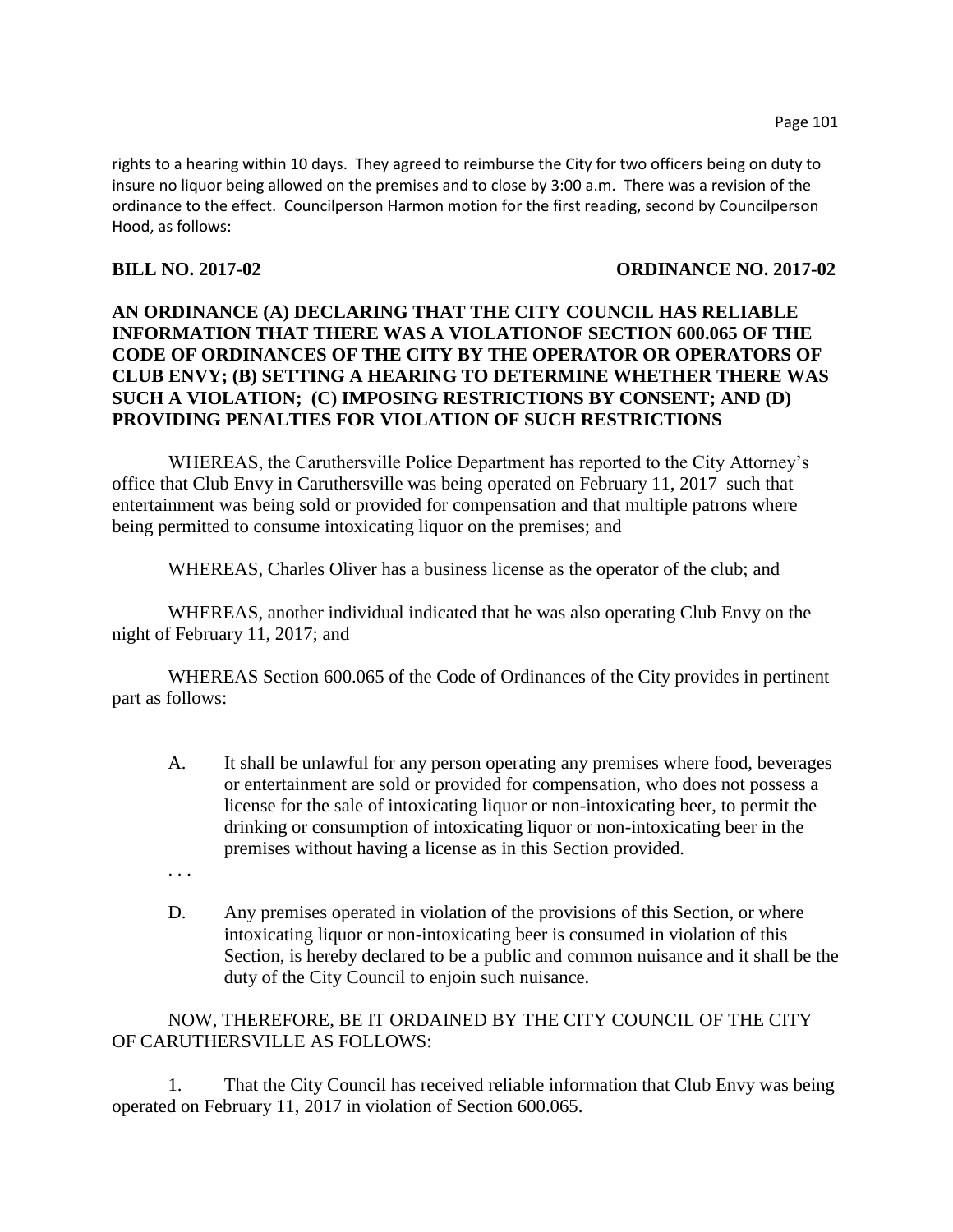Page 102

2. That the City Council hereby sets a due process hearing to be held at its next regular meeting on March 7, 2017 to determine whether there was in fact a violation of Section 600.065 by the operator or operators of Club Envy, and that appropriate notice be provided to the operator or operators of Club Envy.

3. That upon consent of the operators of Club Envy, the City hereby imposes a mandatory closing time of three o'clock a.m. on such club and hereby requires that two law enforcement officers be present during operating hours of the club to ensure compliance with city and state laws. By agreement, Club Envy shall reimburse the city for the salaries of the officers stationed at the club. These restrictions shall be in effect from the date of this ordinance until a final decision is rendered following the due process hearing upon this matter.

4. That any violation of the restrictions ordered hereby shall be an ordinance violation punishable by a fine not to exceed \$500.00 or a term of imprisonment not to exceed 90 days or both such fine and imprisonment.

5. This ordinance shall be effective from and after the date of its passage and approval.

READ TWO TIMES, PASSED AND APPROVED, THIS 21<sup>st</sup> day of February, 2017.

Mike McGraw, Mayor

\_\_\_\_\_\_\_\_\_\_\_\_\_\_\_\_\_\_\_\_\_\_\_\_\_\_\_\_\_\_\_\_\_\_

ATTEST:

Takella Motton

\_\_\_\_\_\_\_\_\_\_\_\_\_\_\_\_\_\_\_\_\_\_\_\_\_\_\_\_\_\_\_\_\_

Councilperson Duckworth motion for the second reading of Bill No. 2017-02 by title only, second by Councilperson Rodgers. The question before the Council now is shall Bill 2017-02 to be known as Ordinance No. 2017-02 pass and become law, which resulted in the following vote on said question to wit:

| Duckworth | Yes | <b>Bullington</b> | Yes |
|-----------|-----|-------------------|-----|
| Cartee    | No  | Cheek             | Yes |
| Hood      | Yes | Merideth          | Yes |
| Harmon    | Yes | Rodgers           | Yes |